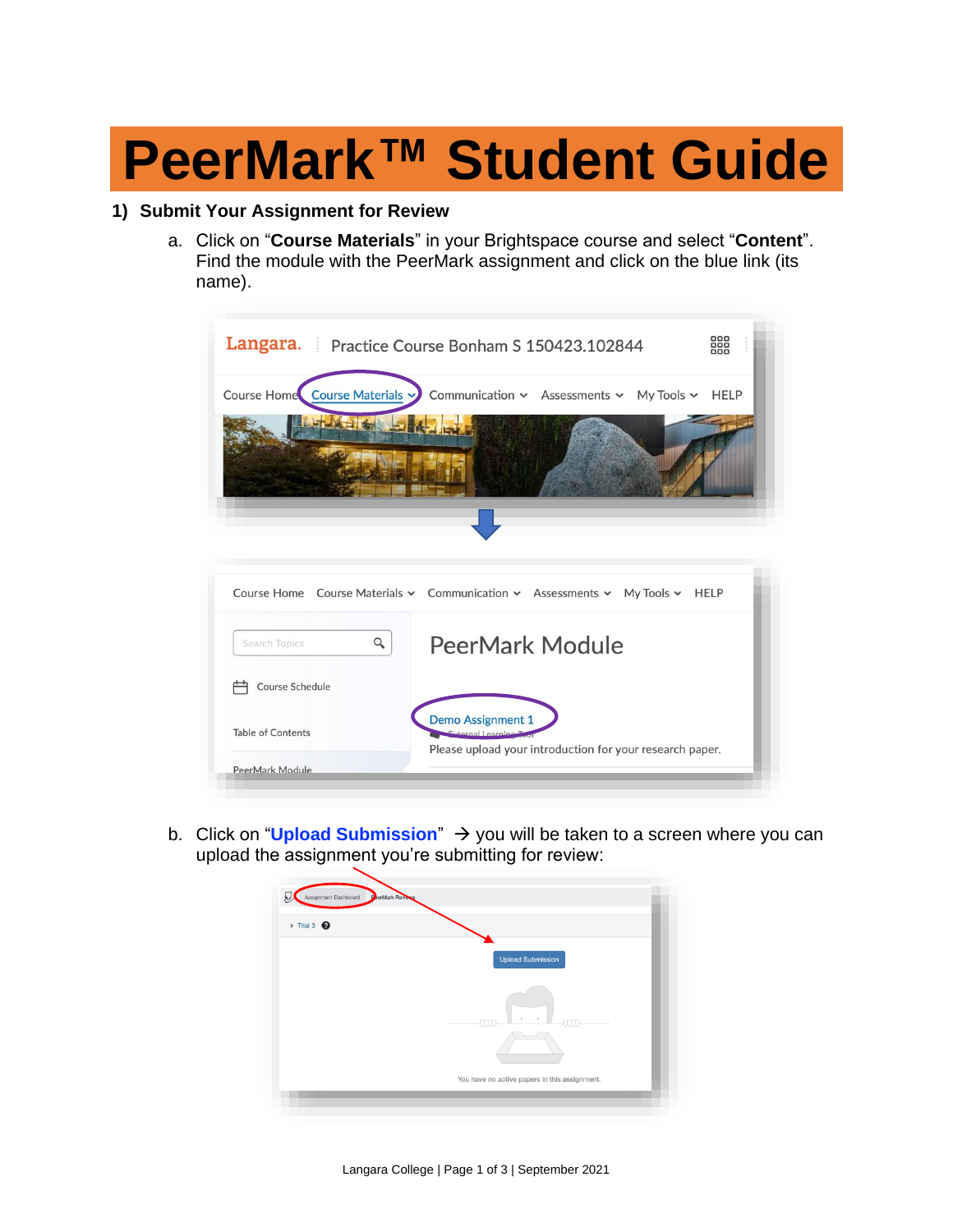| <b>Submit File</b>                               |              |                                         |          | ×                        |
|--------------------------------------------------|--------------|-----------------------------------------|----------|--------------------------|
|                                                  | Upload       | Review                                  | Complete |                          |
| Upload Submission                                | 三 Text Input | Cloud Submission $\sim$                 |          |                          |
| Drag and drop or select a file from your device. |              |                                         |          |                          |
| <b>Submission Title</b>                          | Assignment 1 |                                         |          |                          |
| Submission File <sup>2</sup>                     |              | Choose File Shasta_Donation_Ltr-2019-20 |          |                          |
|                                                  |              |                                         |          |                          |
|                                                  |              |                                         |          | <b>Upload and Review</b> |
|                                                  |              |                                         |          |                          |

*Figure 1Note: do not to put your name on the assignment itself (Submission Title field) or in the filename (Submission File field) if you are doing anonymous reviews (i.e. your reviewer is not supposed to know whose paper they're reviewing).*

#### **2) Review Classmates' Submissions**

a. Once the review period starts, click on the assignment link in the "Content" area of your Brightspace course again. When you have papers to review, there will be a small red dot next to the "**PeerMark Reviews**" tab. You need to click on that tab to start reviewing.

| Q<br>PeerMark Reviews<br>Assignment Dash pard |                       |
|-----------------------------------------------|-----------------------|
| > PeerMark Demo Assignment - June 11 - B      |                       |
| <b>Paper Title</b>                            | Uploaded              |
| <b>Student 2 Introduction</b>                 | 09 Jun 2021 15:01 PDT |

b. Once you've clicked on the PeerMark Reviews tab, then click on "**Start Peer Review**"